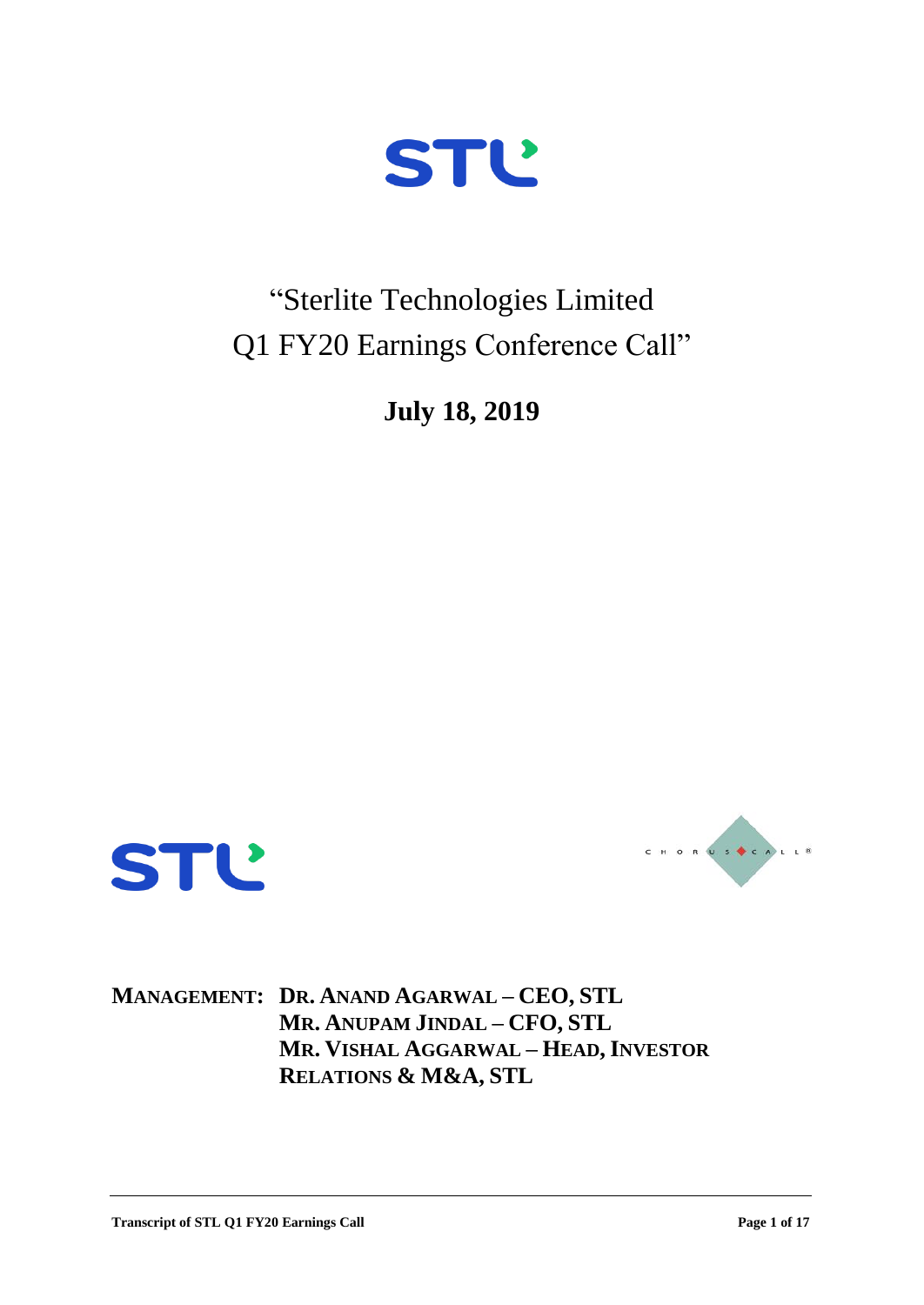

| <b>Moderator:</b>       | Ladies and gentlemen, good day and welcome to the Sterlite Technologies Limited Q1FY20<br>earnings conference call. As a reminder, all participant lines will be in the listen-only mode and<br>there will be an opportunity for you to ask questions after the presentation concludes. Should<br>you need assistance during the conference call, please signal an operator by pressing * and then<br>0 on your touchtone phone. Please note that this conference is being recorded.<br>I now hand the conference over to Mr. Vishal Aggarwal, Head Investor Relations and M&A,                                                                                                                                                                                                                                                                                                                                                                                                                                                                                                                                                                                                                                                                                                                     |
|-------------------------|-----------------------------------------------------------------------------------------------------------------------------------------------------------------------------------------------------------------------------------------------------------------------------------------------------------------------------------------------------------------------------------------------------------------------------------------------------------------------------------------------------------------------------------------------------------------------------------------------------------------------------------------------------------------------------------------------------------------------------------------------------------------------------------------------------------------------------------------------------------------------------------------------------------------------------------------------------------------------------------------------------------------------------------------------------------------------------------------------------------------------------------------------------------------------------------------------------------------------------------------------------------------------------------------------------|
|                         | Sterlite Technologies. Thank you and over to you, sir.                                                                                                                                                                                                                                                                                                                                                                                                                                                                                                                                                                                                                                                                                                                                                                                                                                                                                                                                                                                                                                                                                                                                                                                                                                              |
| <b>Vishal Aggarwal:</b> | Good evening everyone, and thank you for taking the time to join us for today's conference call<br>and review of our business results for the first quarter of FY 20. Joining us today are Dr. Anand<br>Agarwal, CEO and Anupam Jindal, CFO of Sterlite Technologies.                                                                                                                                                                                                                                                                                                                                                                                                                                                                                                                                                                                                                                                                                                                                                                                                                                                                                                                                                                                                                               |
|                         | Let me quickly outline the agenda for today's call. Anand will provide you a brief update on the<br>industry and then spend some time walking you through our market positioning and<br>performance. Anupam will then follow it up with financial highlights for the quarter, after which<br>we will be taking your questions.                                                                                                                                                                                                                                                                                                                                                                                                                                                                                                                                                                                                                                                                                                                                                                                                                                                                                                                                                                      |
|                         | We have also uploaded the presentation on our website for those who cannot access it live.<br>Before we proceed with this call, I would like to add that some elements of this presentation may<br>be forward-looking in nature and must be viewed in relation to the risk pertaining to our business.<br>The safe harbor clause indicated in our presentation also applies to this conference call.                                                                                                                                                                                                                                                                                                                                                                                                                                                                                                                                                                                                                                                                                                                                                                                                                                                                                                |
|                         | With this, I turn the call over to Anand.                                                                                                                                                                                                                                                                                                                                                                                                                                                                                                                                                                                                                                                                                                                                                                                                                                                                                                                                                                                                                                                                                                                                                                                                                                                           |
| <b>Anand Agarwal:</b>   | Thank you, Vishal, and good evening everyone. We have entered FY20 with yet another exciting<br>quarter and have seen excellent growth on both our operational as well as financial numbers.<br>The way I see from a holistic perspective is that on one hand, we are innovating for today with<br>our comprehensive network and data center design and development for the Navy, deploying<br>city networks at 40% to 50% higher speeds and commissioning the one-of-its-kind Industry 4.0<br>optical fiber plant. On the other hand, we are disruptive for tomorrow by participating with the<br>open source network ecosystem to build disruptive software-defined networking solutions. We<br>ran a full-scale benchmark test on the Open Networking Foundation compliant programmable<br>FTTx solutions that can emulate thousands of subscribers. This is a precursor to STL's launch<br>of our PODS, which is the Programmable, Open, Disaggregated Solutions later this year. We<br>also launched Intellza, which is an AI-powered Big Data next-gen business intelligent solution<br>that helps analyze telco user data to make real-time network and customer-targeting decisions.<br>So all of us at Sterlite are brimming with excitement, looking at what lies ahead of us in the near |
|                         | term and future.                                                                                                                                                                                                                                                                                                                                                                                                                                                                                                                                                                                                                                                                                                                                                                                                                                                                                                                                                                                                                                                                                                                                                                                                                                                                                    |

# **Slide 4:**

So with this, I will now come to the presentation. Clearly, what we see are major trends that are shifting in the industry. We see the trends of 5G, we see massive shifts happening on our data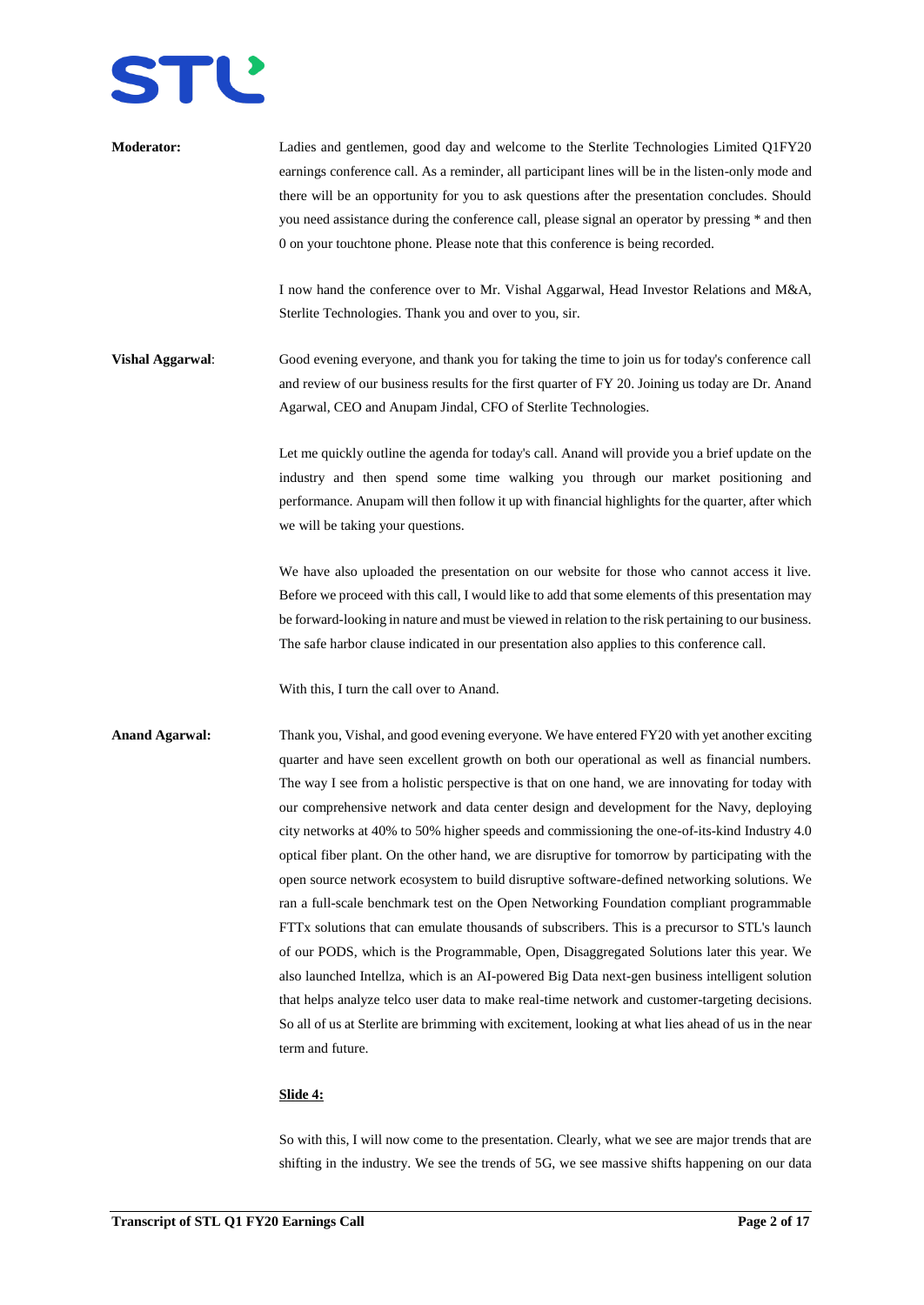

centers, both at the hyperscale kinds as well as the edge kinds. We see and are connected everything embraced by IoT, and we are seeing all this being supported with a virtualized disaggregated software-defined networks.

#### **Slide 5:**

So we are clearly seeing that early 5G commercial launches have started across major markets like South Korea, China as well as U.S.A.

## **Slide 6:**

We are seeing a massive hyperscale as well as edge data centers are getting built, which have resulted in almost \$66 billion of cumulative annual CAPEX by the top 3 cloud providers globally.

## **Slide 7:**

And we are also seeing enterprise and smarthome applications have been growing with number of IoT connections are expected to see a massive jump of almost reaching a number of 25 billion IoT connections by 2022. All these trends are extremely encouraging for us as we continue to serve the requirements of our customers through newer and innovative solutions for varied applications in new-age data networks.

#### **Slide 8:**

These new services and applications are driving the need for more capable network infrastructure that must deliver amongst other things, higher speeds, lower latency and 100x more bandwidth density. Densification of network, amongst other trends, is becoming a critical element of data network. It is estimated that the amount of fiber required to connect all expected 5G cells is almost 20 to 30 times greater than that was necessary to connect 3G and 4G microcells. And what is truly encouraging is that our customers themselves have started to openly acknowledge the need of deep fiberization as the plan for their 5G networks. Just to give you an example, it is estimated by Fiber Broadband Association that only the top 25 cities in the U.S. would require close to 180 million kilometers for 5G roll out, which is 3 times the annual demand of U.S. So for each city to be 5G ready would require almost 6 to 7 million kilometer each.

#### **Slide 9:**

And where we see India in this is that it is just at the start of the network creation cycle. It is an exciting part because it offers us not only opportunities across the globe but also immense potential in India, which is our home market. India's fiber kilometer per capita is 17 times lower than that of U.S. and 14 times lower than that of China, and that's a huge potential that lies in our country for fiberization.

#### **Slide 10:**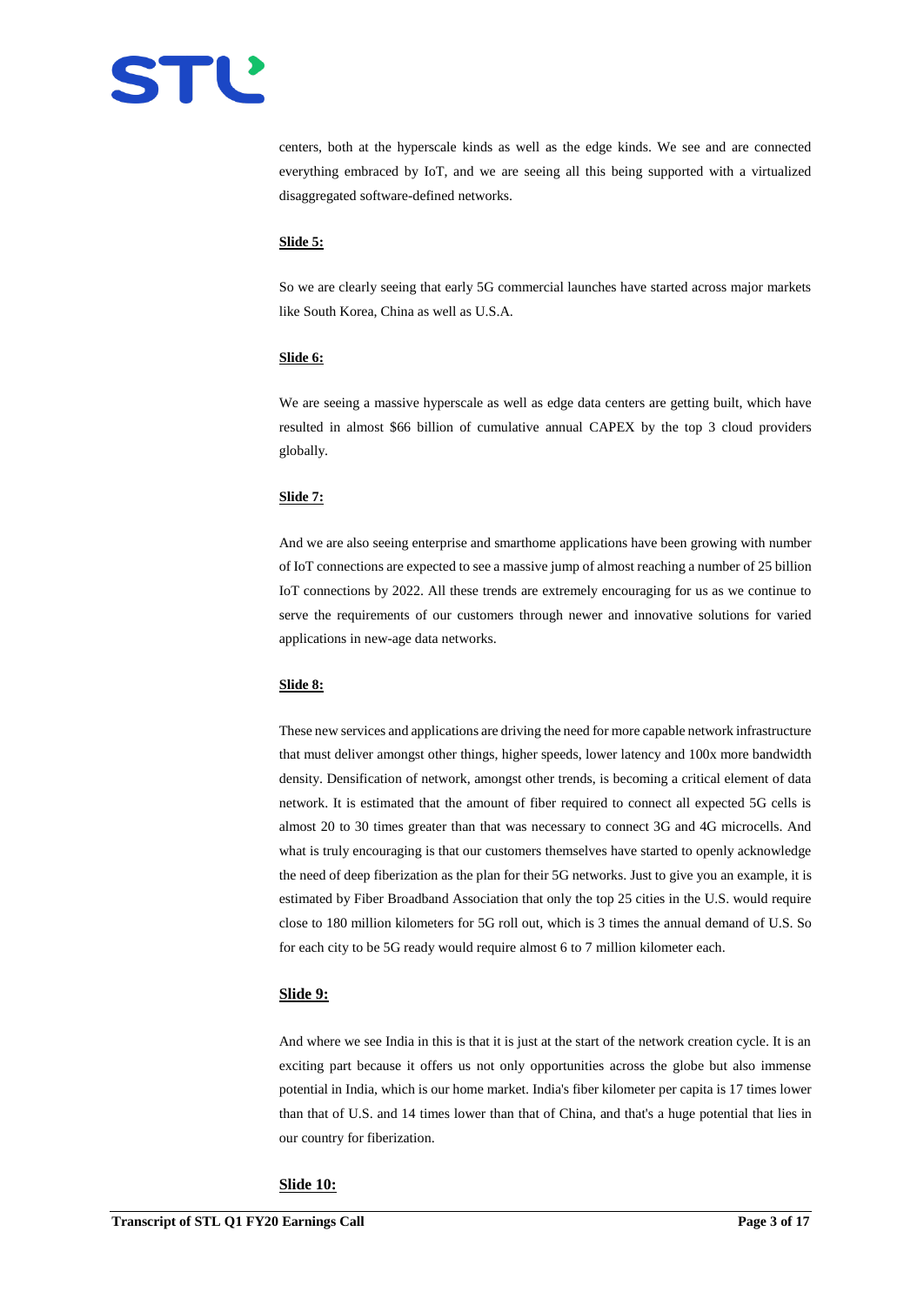

All these opportunities that we see in the overall market space are creating extremely unique opportunities for STL. The current operating environment for us is changing as an outcome of the customers evolving needs. What we see are high-density architectures are necessary to carry the optical signal deeper into the network and customers are looking for end-to-end network creation partners, which significantly increases our addressable market. Apart from that, the customers are looking for more and more innovative and open architecture software-based solutions, which in the coming time is the focus of our investments. I would say that the culmination of these levers of new-age networks are continuing to create evolving opportunities for STL, leading to an addressable market of \$75 billion by 2023.

## **Slide 11:**

And we, as a company, are at the forefront of these megatrends by offering integrated solutions across all our customer segments. We continue to focus on our 4 customer segments of telcos, of cloud companies, large enterprises as well as citizen networks. And our offerings to our customers are increasingly evolving from component-based products from singular components to system-based solutions. These systemic solutions that we sell are increasingly co-created for specific customer application and typically involve our complete capabilities from silicon to software. We are increasingly offering unique fiber and cable designs for a particular network application, which may include our network monitoring software, or OSS/BSS capabilities.

# **Slide 12:**

And we are doing this with clear focus on our pillars of customer engagement, technology, execution, global delivery and supply chain as well as talent.

## **Slide 13:**

To talk about this approach in more details of how we are adding customer engagement and technology, we will be talking about a few typical engagements, which are getting transformed with our system-based solutions approach. This slide needs your undivided attention because what you see on the screen is a snapshot of such integrated offerings for our customers. So for instance, for one of our large global telco client, for their high-speed fiber-to-the-x application, we are providing our algorithmic FTTx solutions of Sterlite FTTx Mantra as well as iCore. For a hyperscale cloud customer, for their high capacity with extreme low latency demand, we are meeting that with the STL TruRibbon solution which provides 4 times faster installation compared to legacy high-density fiber solutions. And for 2 of the disruptive telcos in Asia, we are providing our STL Programmable, Open, Disaggregated Solutions for their seamless WiFi offload.

## **Slide 14:**

And this provides an example of all the solutions where it is a combination of STL offerings, which provides an integrated, unique unified solution for our customers. These solutions that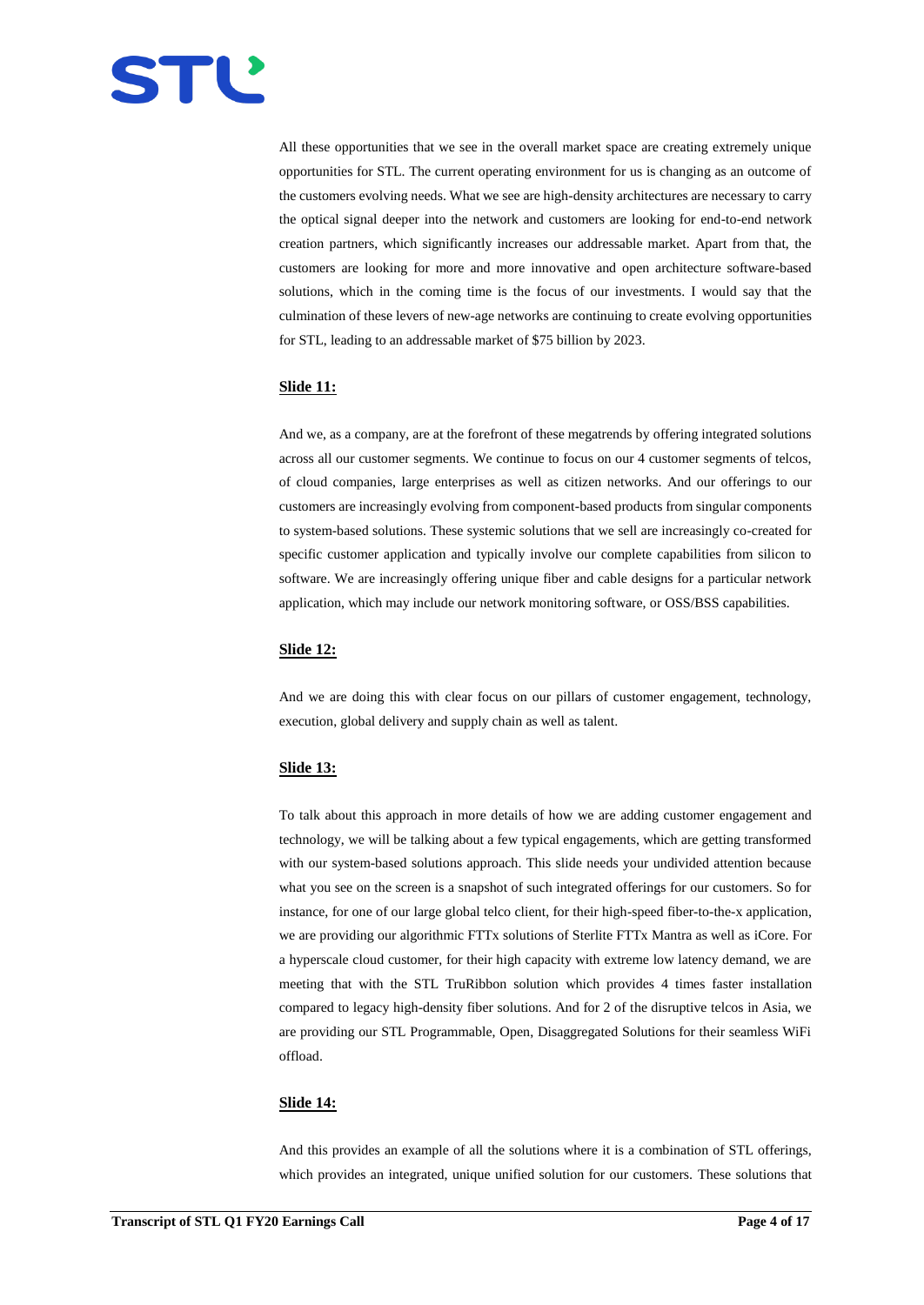

you are seeing are a demonstration of our shift and focus on end-to-end system-based offerings. These solutions are truly a culmination of our product design, of our services and software offerings that are created on the foundation of technology and deep customer engagement.

# **Slide 15:**

Now we will talk about our execution capabilities and the focus and more particularly on network services, where we have also received feedback from you all on giving more color on our offerings and execution. Our team has done a great job on conceptualizing the entire architecture and are accelerating the pace of the project since its inception. For Navy, we are doing the end-to-end system design engineering right from network to data center to applications for 33 data centers with more than 600 network elements across the country. To name a few capabilities, we are designing and implementing regional, dense wavelength division multiplexing at 7 metro cities in the country for transport layers connectivity at edge locations. We are building data centers in accordance with international standards and first-of-its-kind explosion proof architecture. We are providing satellite connectivity to Andaman Nicobar and Lakshadweep and a centralized hub created in Southern India. We are doing end-to-end storage, compute and security through 2 dedicated NOCs in the country. We are doing umbrella network management systems for managing the entire data network and we are implementing dedicated private cloud on a virtualized platform with our software offerings. The navy communications command control system will support analytics and strategic decisions through Big Data platform and on-prem cloud services with multi-tenancy in defense network. We are incredibly proud to partner with navy to build such a secure world-class communication network, first of its kind, in India. The project is almost 50% complete and is running on schedule.

## **Slide 16:**

Up next, the projects that we are doing, MahaNet in Maharashtra is an example of what we are doing in terms of overall rural connectivity. This project would ensure connectivity from taluka to gram panchayats and horizontal connectivity to Government institutions and facilitate, the delivery of e-governance of services such as healthcare, education, agriculture of Maharashtra impacting almost 7.5 million lives. Our scope includes planning, deploying, end-to-end integration, testing and commissioning of underground and aerial networks along with power and solar infrastructure, which could of course include 100% Sterilite optical products, operation and management, and facilitating service provisioning of the established networks for 3 years post execution on turnkey basis. This project is about 30% complete and is also running on schedule.

## **Slide 17:**

The next example that we want to talk about is our Kakinada Smart City. This is an example of what we have done where we have truly showcased an end-to-end IoT network, which includes the fiber backbone, data routing and switching multiple data centers, IoT sensors across the city and ERP applications converging the city's citizen services. For this project, we worked with the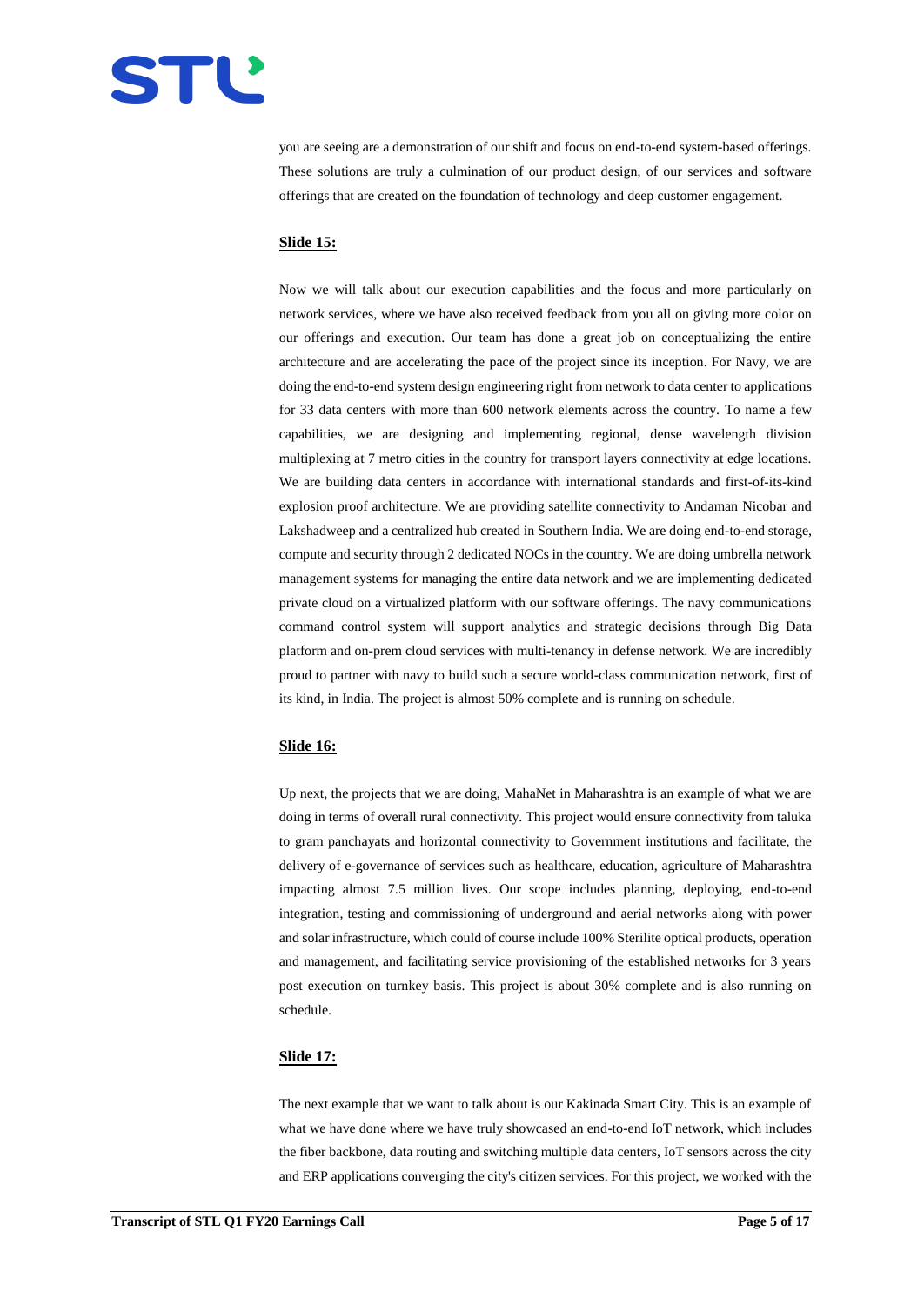

city from conceptualization of the network design to the overall deployment. This project is complete, and we will continue to be engaged with the city for 5 years for network management and this project is true testament of our network capabilities for an IoT-driven infrastructure.

# **Slide 18:**

Moving on to our global delivery and supply chain, we are proud to show you pictures of our newly commissioned capacity. Just to share with you our internal designation of this CAPEX project is called Gaurav, which means pride, and we at STL very fondly take pride in building this new facility. With this added capacity, STL is now positioned to be among the top 5 global integrated manufacturers of fiber. We are extremely proud of the team for onboarding this capacity in record time, which has been made possible with strong focus on technology, robotics and automation. The new state-of-the-art Industry 4.0 plant would enable us to speed up the innovation engine for photonics and material science, such as the new fiber technology as well as fiberoptic sensing solutions. This facility is undergoing commissioning currently and would be gradually brought up to capacity between now and end of this year.

## **Slide 19:**

We have also completed our 1-year anniversary of our Europe acquisition, which we did around this time last year, and we are happy to see how beautifully it has weaved into our business. As part of our cabling expansion plan announced last year, we are doubling our capacity of the Italy plant from 3 million kilometers to 7 million kilometers. This expansion is mainly for our niche micro module cable offerings for our European customers. This acquisition has been extremely strategic for our European business, bringing us closer to our customers to serve for their requirements with a much faster response time. And our plan to increase our optical fiber cable capacity from 18 million kilometers to 33 million kilometers in a modular fashion to finish by June 2020 is fully on track.

# **Slide 20:**

And yes, coming to our most important pillar, talent. It has been a continuous endeavor to continue to provide growth platform and opportunities for our internal team and also bring in the best-in-class industry experts. Some of the names that you see on the slide are leaders in their own domain coming with a pedigree of working with globally reputed companies. This talent inclusion is a part of our continuous investments in technology and customer centricity. We are also now a 'Great Place To Work' certified company, which is a step towards our endeavor to continue to make STL a greater place to work every single day.

With this, I now come to an end of the business overview and hand over to Anupam.

**Anupam Jindal: Slide 22:**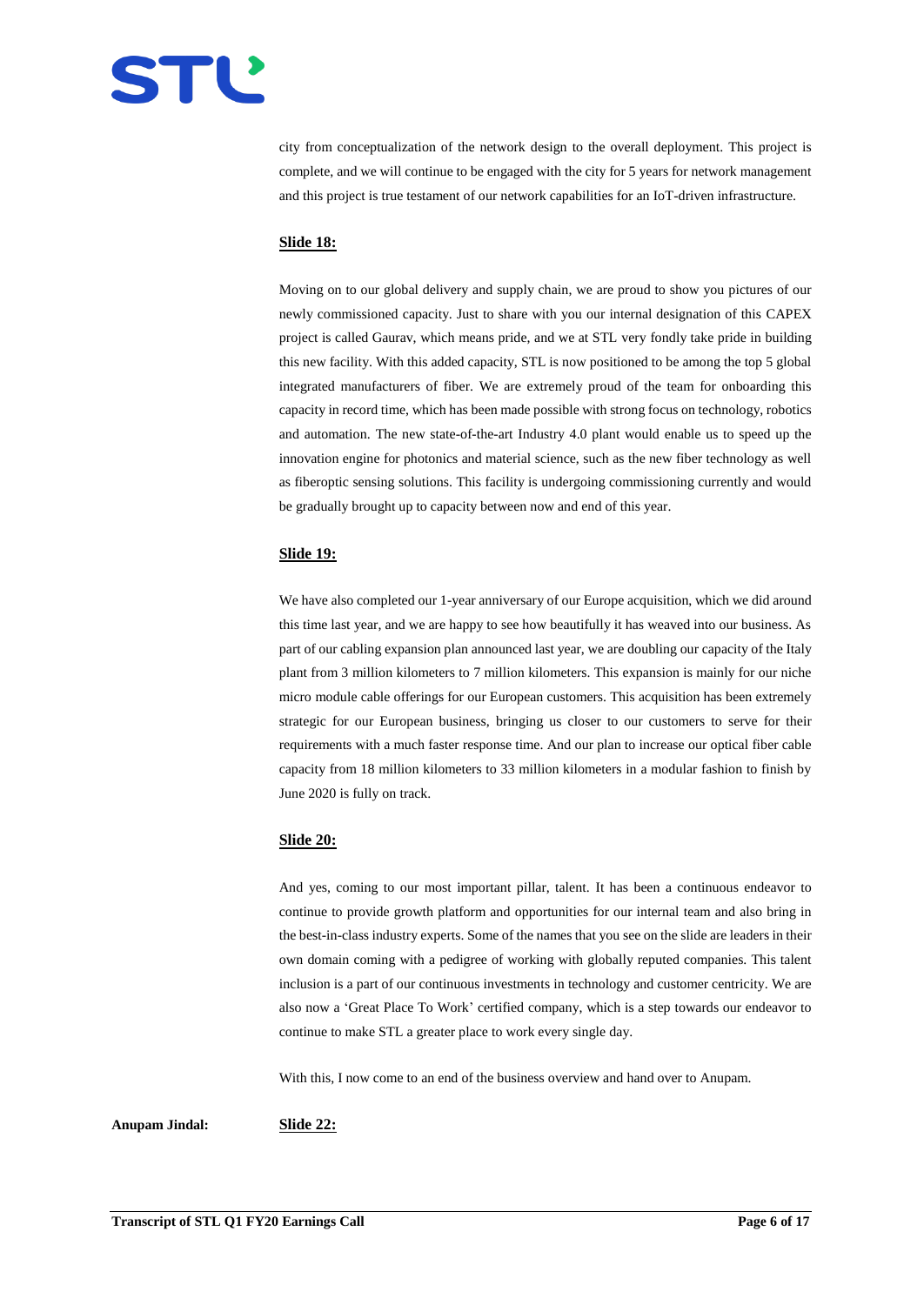

Thanks, Anand, and good evening to everyone. Coming to the financial performance, we have delivered yet another strong quarter with more than 60% Y-o-Y growth in revenue and 32% Yo-Y growth on EBITDA. We have outperformed on our ROCE benchmark and stand at 28% ROCE for the quarter. Our current order book is at almost 10,000 crore and new products with a revenue ratio was 21% during the quarter.

# **Slide 23:**

We have continued to show a Y-o-Y revenue growth of 60% for this quarter after following a great 60% full year growth in FY19. On a Q-o-Q basis, there is a revenue dip, majorly on account of lower revenues in our services business as compared to the last quarter, which is more of a timing issue. On a yearly basis, we expect to execute most part of our Navy and MahaNet project and increase network rollout of some of the leading telecom in the country. The EBITDA in the current quarter was quite impressive supported by operations at full capacity, higher contribution by high value-added products and solutions and increasingly integrated system-based offerings, better operating efficiencies and improved profitability in the services and software business. As we have commissioned the expanded facility earlier during the quarter, this has resulted in higher depreciation in interest as compared to the last quarter. As a company, we continue to be focused on overall revenue growth with profits growth, while maintaining a ROCE in excess of 25%.

#### **Slide 24:**

On a geographic basis, India and Europe continue to be our strong markets where our entrenchment and innovative offerings have led to superior financial returns. Export accounted for about 36% to our revenue in the current quarter, showing an impressive growth over the last quarter in absolute terms, and similar to the mix of the whole of the last year.

#### **Slide 25:**

On the customer front, our mix is now becoming more balanced amongst our 4 segments of telcos, citizen networks, enterprises and cloud providers. We had some major traction with one of the top global cloud providers with our data center interconnect solution and see this as a start to the many mega opportunities in times to come.

## **Slide 26:**

Our order book visibility continues to be high with more than 750 crore of new order books obtained in the current quarter. We ended this quarter with a healthy open order book of around 10,000 crore with many more orders in pipeline.

# **Slide 27:**

STL focuses strongly on good Corporate Governance practices as key to sustainable corporate growth and long-term shareholder value creation. Sterlite's approach towards growth, earnings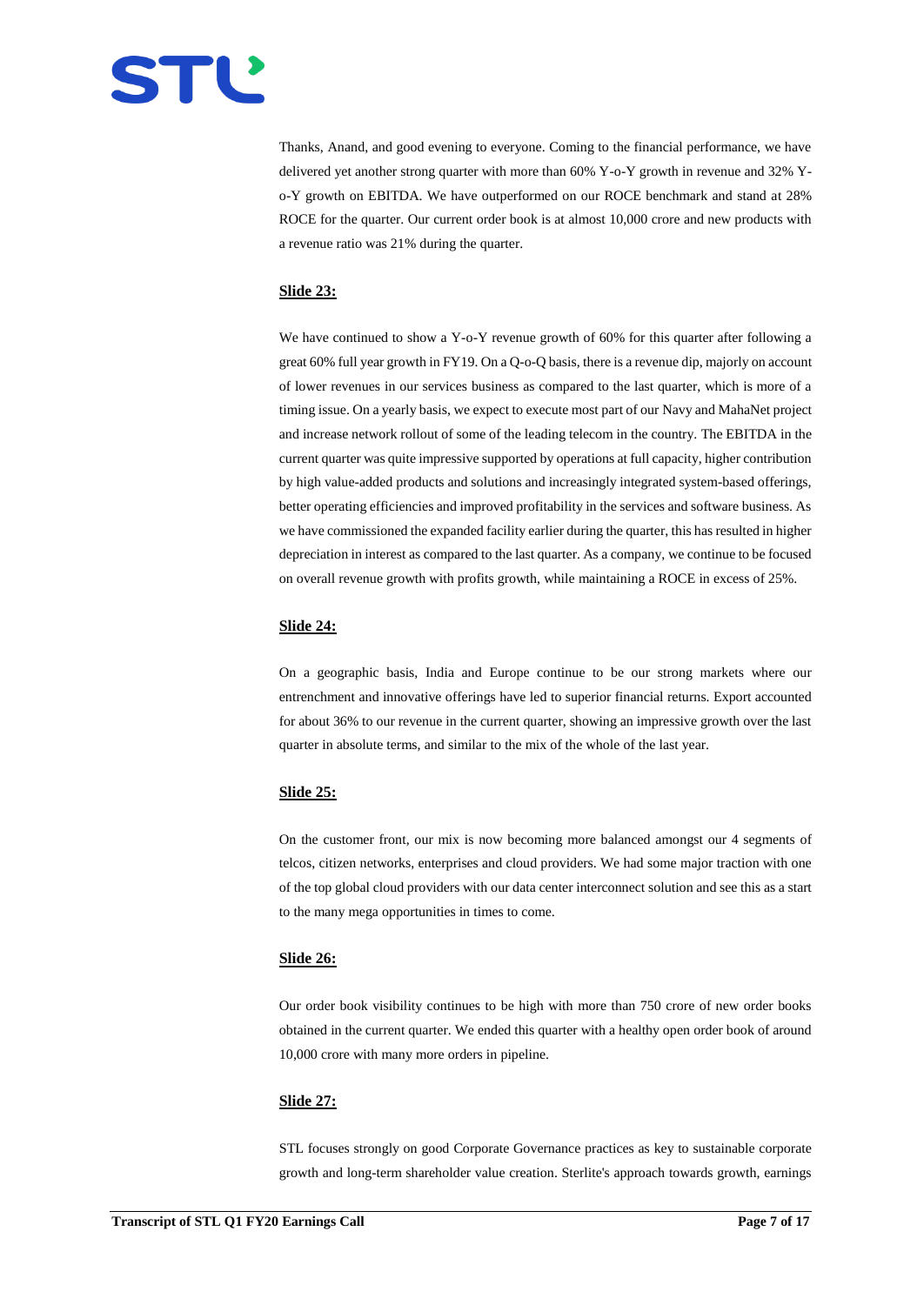

and capital allocation are well chartered to help it grow in a value-accretive manner for all its stakeholders. The company's success will continue to be backed by a strong foundation that will enable its sustainable growth going ahead.

#### **Slide 28:**

For your reference, we have captured an abridged version of the P&L. Our trailing 12-month performance has been the highest ever and stands at more than 5,600 crore of revenue and PAT of more than 580 crore. Our current debt at the quarter end of June is at around 1,980 crore as compared to 1,733 crore at the end of FY19.

With this, we come to the end of our opening commentary and would be happy to take the questions.

**Moderator:** Thank you very much. The first question is from the line of Pranav Kshatriya from Edelweiss Securities. Please go ahead.

- **Pranav Kshatriya:** Sir, can you give us some color on how the products versus services business shaped up during the quarter? And secondly, given the commissioning of the capacity has happened during the quarter, can you please share that how much of the gross block addition which has happened? How should we see the depreciation? And how much is the net debt currently? Thank you.
- **Anupam Jindal:** Yes, Pranav, in terms of the overall color on the breakup, I think it is becoming increasingly difficult as we are offering more and more integrated solutions to most of our customers. But in terms of the overall breakup, the product is about 60% and the services and softwares are about 40%. And this is also one of the reasons you have seen margin at a company level showing improvement. The second question in terms of the capacity getting commissioned, so it has got commissioned, there is still some part of the capacity, which is getting commissioned in the time to come. In terms of the gross block, I don't have the exact number, but it would be close to about Rs.900-odd crore, which has got capitalized. In terms of the depreciation, definitely, that's one of the reason and the interest also some impact has come because of the capitalization. So this is what we have.

**Pranav Kshatriya:** Can you share the net debt number?

**Anupam Jindal:** Yes. So that was covered in my commentary. So my net debt is Rs.1,980 crore, roughly.

**Pranav Kshatriya:** Okay. And so can you just give some commentary on how the demand environment is for the OF and the OFCs because when we hear from the commentary of the competition, they are talking about very low OF prices, and how it has any bearing on our business?

**Anand Agarwal:** So Pranav, we clearly operate in a global market. Our fiber realization is a mix of both the standard products as well as the value-added products that we do. Our value-added products sale has been increasing year-on-year, quarter-on-quarter, which is currently at north of almost 30%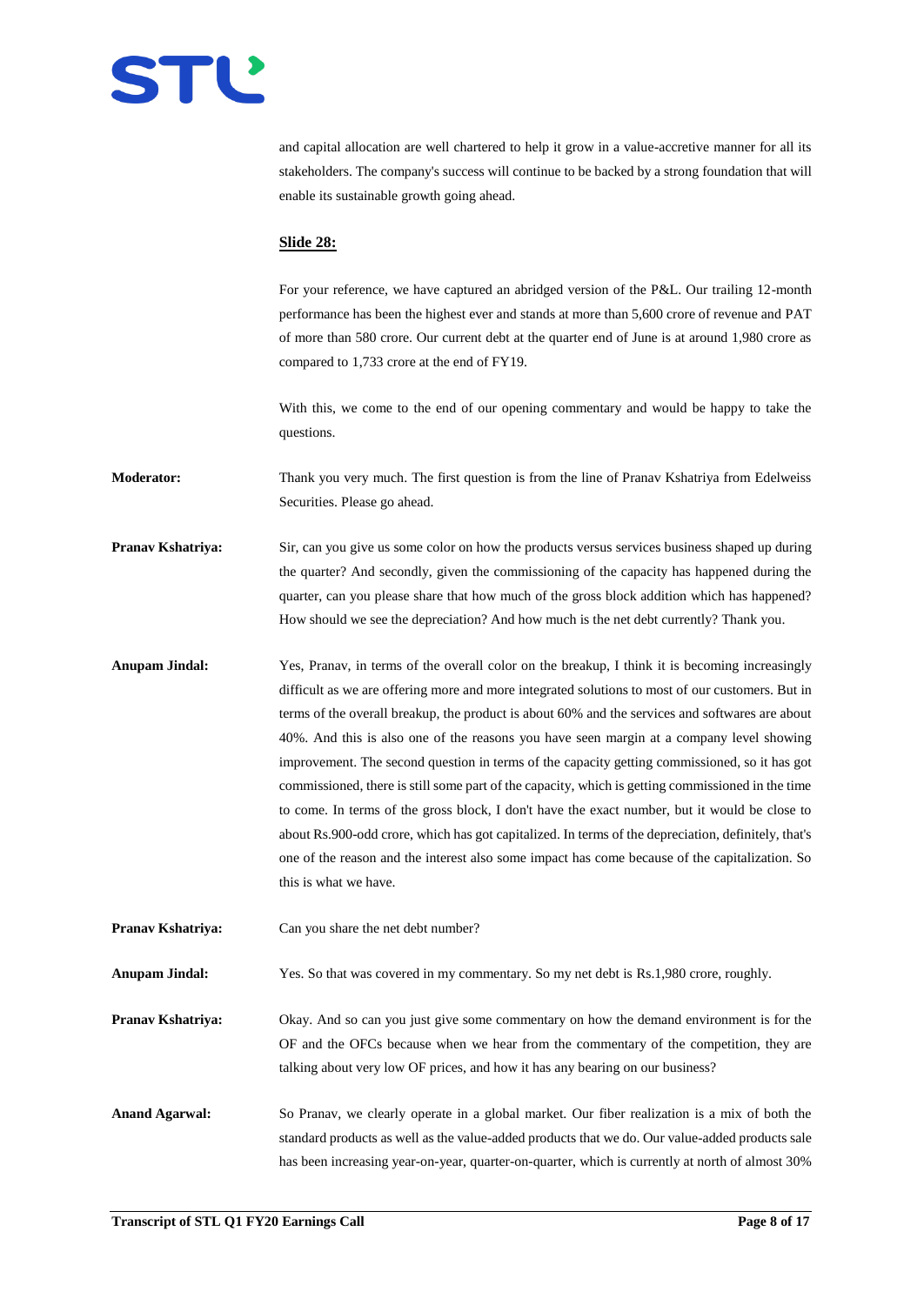

and our realization for fiber where we sell as a bare fiber product is north of \$7. I would not be able to comment on a particular competition. But clearly, in the global market, if you see the commentary whether from Corning or from Prysmian or from the people from Japan, the realization continues to be at this level, which is a mix of the current generation products as well as the future generation products.

**Anupam Jindal:** Plus the kind of customers base.

Anand Agarwal: Plus the kind of customer base, clearly, that people have.

**Moderator:** Thank you. The next question is from the line of Mukul Garg from Haitong Securities. Please go ahead.

**Mukul Garg:** Congrats to the team for scaling up the DCI business; I mean it's an interesting new area which is growing quite fast. Anupam, to start with, if you can just help us with the utilization in the product business on fiber and cable side? And what production capacity you had this quarter on the fiber side, given that new capacity came on board in June month.

- **Anupam Jindal:** Sure. So I think if you look at overall existing capacity of 30 million and in fiber cable also about 18 million, I think we have broadly operated at full capacity of that. As far as the new capacity, which has started to come online and getting commissioned, that is still running, I would say, in trial. So that volume will start picking up, I would say, more prominently from Q3 onwards. Currently, the mechanical, I would say commissioning is getting done, and it will take some time for it to start giving revenue.
- **Anand Agarwal:** Commercial sites.

**Anupam Jindal:** Yes.

- **Mukul Garg:** Understood. Anand, the other question was just on your comment on the bare fiber prices still being north of \$7. So should we expect that the margin profile this quarter has been maintained compared to historically where you guys were reporting your operating margins. And a connected question is, if you look at in the past, whenever we had oversupply scenario in the spot market, what has been your experience in terms of divergence between spot and long-term markets in terms of pricing and margins?
- Anand Agarwal: For us, what we have seen is that the broad pricing range in the contractual price has been between \$7 and \$8. When we saw that over the last couple of years, there was a tightness in supply, even the long-term pricing was moving closer to \$8. Now we see that the long-term pricing is also moving closer to between, I would say, the range closer to \$7 and north of \$7. The spot pricing is extremely by nature of it very spot and fickle. And we consciously do not operate in that market because we hear all kinds of pricing, and there is nobody who maintains a trend of that or who is able to give us a good analysis. So for us, we see how the industry leaders globally are trending. We see how the industry reports are, and we see how our contracts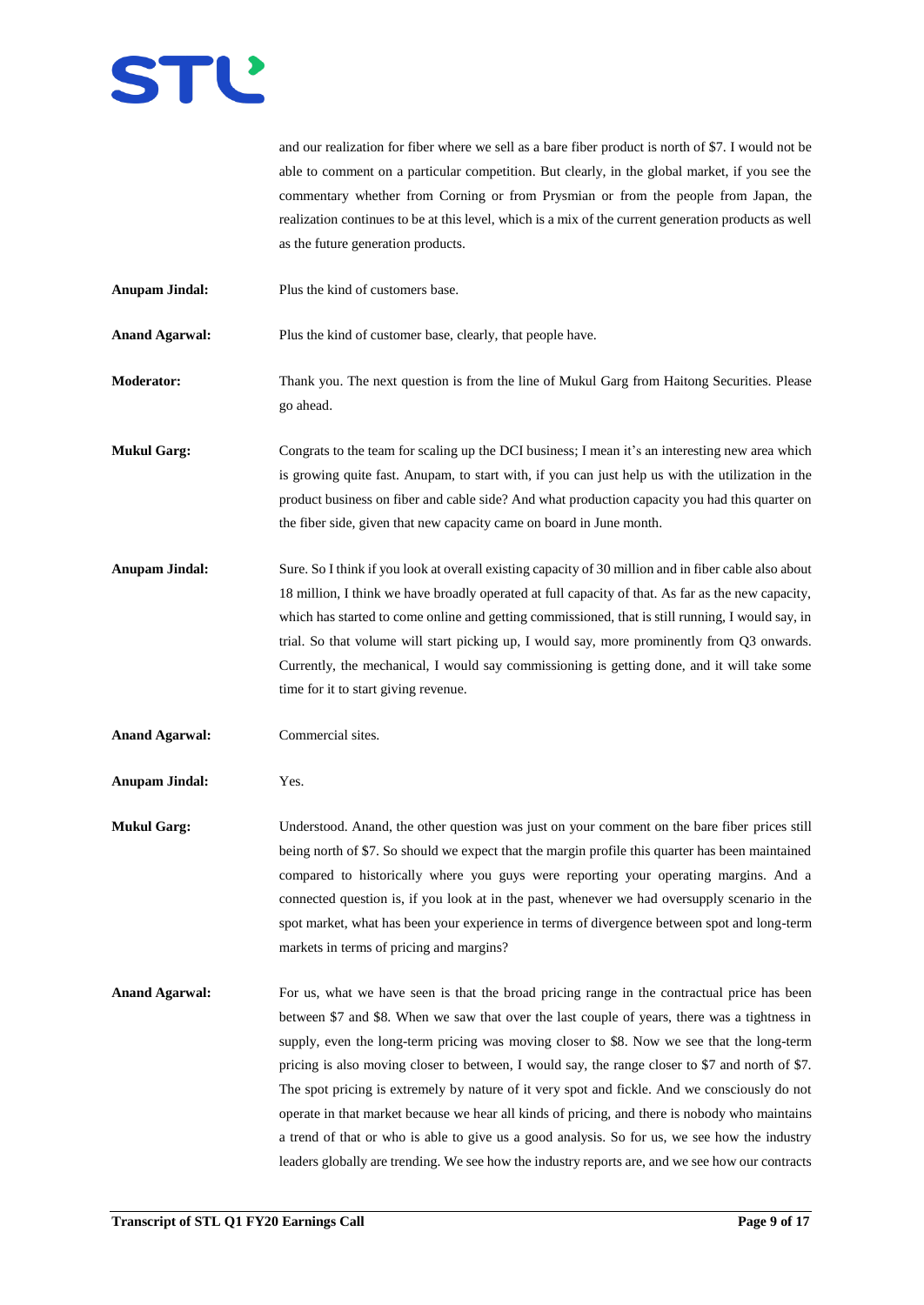with our customers go. And we are currently north of \$7, which is a blend of both the standard products as well as the value-added products.

- **Mukul Garg:** Sure. Maybe like if I can ask this slightly differently. If you look back in past and maybe these similar sort of a near-term capacity overcrowding happened somewhere in 2001-2002 period, what sort of price correction can happen in the long-term market if the overcapacity remain, therefore, about like 6 months to a year period? And in conjunction with this, do you think the overcapacity is easing a bit there would have been a tenting of China telecom in China as well; so any sense of that?
- **Anupam Jindal:** Mukul, let me just take this up. If you look at this talk or discussion around prices having gone down to \$4, \$4.5, or even sub-\$4, it has been talked about for almost like 7-8 months now. And in spite of that, we have been able to talk, I mean, give a confidence that our price range is something close to \$7, \$7.5, \$8, in that range. Now coming to what you are seeing, even if you look at and talk to those guys, they will also be talking that price, even in China or some other places have sort of bottomed out. I don't see that people are talking about prices going beyond what it is today. In fact, we have started seeing some upside, even in some of those markets, but it may take another 6 months, 9 months for even that. But the point is that overall demand continues to move up that is a very clear trend. Even in China or other markets, we are seeing early adoption of 5G happening and therefore the demand coming in.
- **Moderator:** Thank you. The next question is from the line of Parthav Johnson from NVS Brokerage. Please go ahead.
- **Parthav Johnson:** Can you just cite what would be the order book between your software and your product and your services. Can you just give us a small breakup on that front? And what would be the margins from each?
- **Anupam Jindal:** Yes, I think the order book broadly consist 55%, 57% from our products and balances from service. And margin profile is basically similar to what we have been talking. So we continue to say that our order book reflects broadly the revenue profile we have.
- **Parthav Johnson:** Okay. And sir, I believe the cost of materials, as a percentage of the topline, has gone up. Can you just cite the reason for the same for this quarter?
- **Anupam Jindal:** I think, maybe if I can correct, the overall cost of goods has gone down in the current quarter, and that is again a reflection of, as we spoke in the beginning, is a reflection of mix, the products and services, product being higher as a percentage COGS gone down.
- **Moderator:** Thank you. The next question is from the line of Pritesh Chheda from Lucky Investments. Please go ahead.
- **Pritesh Chheda:** Sir, couple of questions. One on the product side that is the fiber side. Last quarter, we had indicated that the margin in products was about 26%. And whatever news flows on realizations etc. have been floating around, just wanted to prick your brain on how would have margins and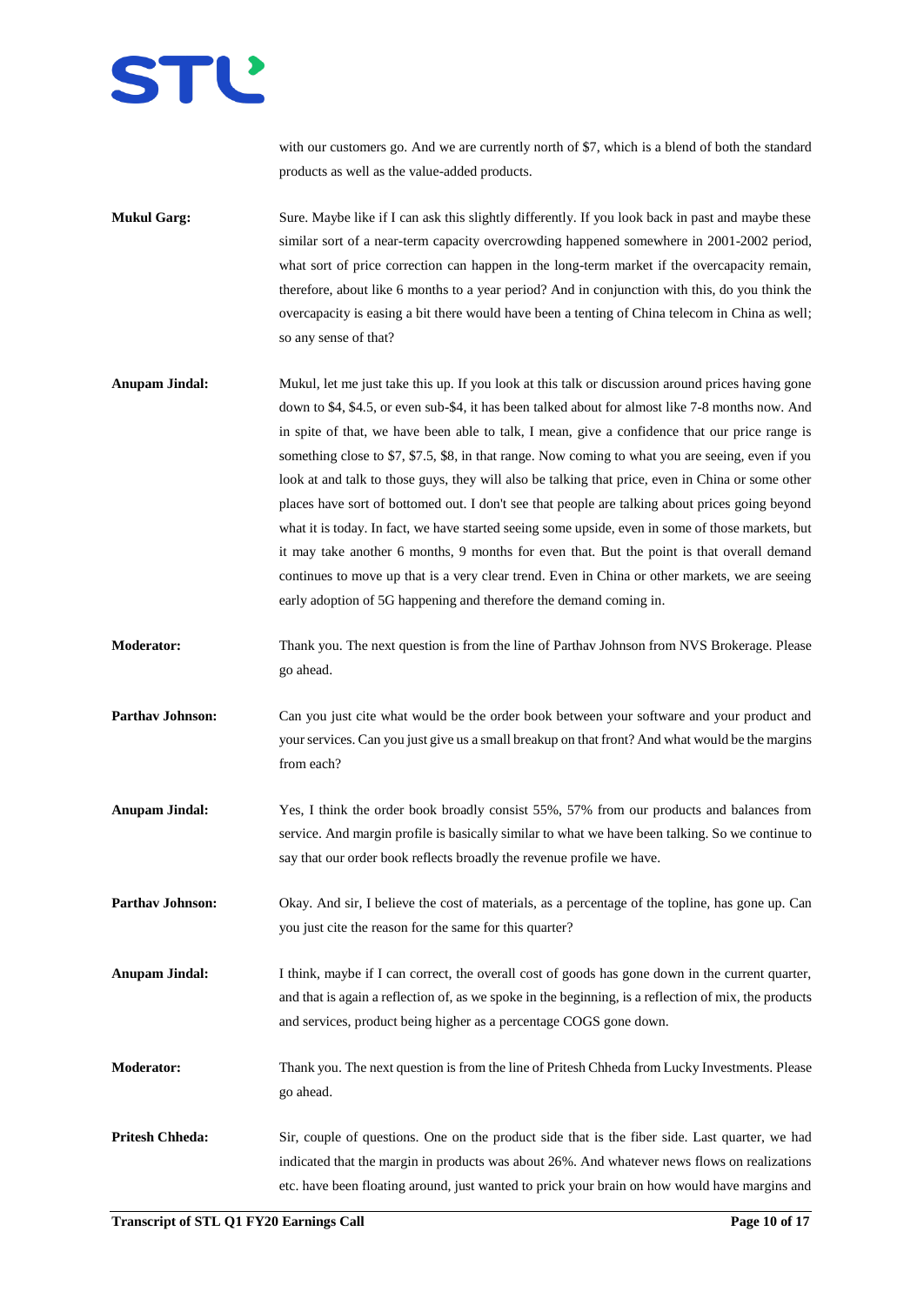

realization move between the 3 quarters that has got reported in the current results, which is quarter 4 and quarter 1 last year. So is there any material difference on margin and realization on the product side in these 3 quarters or it largely remains where it is?

- **Anand Agarwal:** In terms of, I would say, last year the margins were closer to 32%, 33% at this point in Q1. Q4, we were closer to 26%. Now we are closer to 28% with our value-added product offering increased.
- **Pritesh Chheda:** Okay. And this is after whatever changes in the long-term contracted realization that would have in the backlog and in the revenue number? Or the backlog is yet to see it in terms of maybe whatever \$0.5 or whatever contracted realization?
- **Anupam Jindal:** So I think because the revenue is reflecting what we are selling, and that is after considering everything which we have. So if you look at the range, it is 26%, 28%, maybe 1% or 2% here and there because we continue to look at value-added products, continue to look at cost optimization, leverage the opportunity of squeezing the cost on all fronts, and this is getting reflected. So I think, it's a pretty reasonable range to play in. And going forward, also, the backlog we have wherever we will see correction that get's reflected. As I said last 9 months, 8 months, this price discussion has been happening. But if you look at our performance, we have been pretty range bound.
- **Pritesh Chheda:** Yes. Sir, on the backlog side, you would have reasonable visibility in terms of your delivery of fiber and cable. What are the delivery requirements for FY20 in terms of fiber kilometers?
- **Anand Agarwal:** So FY 20 in terms of fiber kilometers, we took order with the kind of visibility that we had on the capacity getting ramped up. We started off the year at a capacity run rate of about 30 million. We think by the time we end the year in Q4, we would be at a run rate of closer to between 40 to 45 million kilometer, and we'll end the year at something between these 2. You won't have the exact number, and we will keep reporting as we go along during the year, but it would be the exit rate; starting was at 30 and ending would be between 40 to 45 million.
- **Pritesh Chheda:** So this is your utilization of your facility exit run rate.
- **Anand Agarwal:** Absolutely, and which is in accordance with how we have done our order booking also.

**Pritesh Chheda:** Okay. And lastly, on the project side, what was the scope of work or value of work that is expected to be executed this year out of the current backlog that you have?

**Anupam Jindal:** I think we have been showing a run rate. Currently, like we have software and services put together almost like Rs. 600 crore in the current quarter, and I think that run rate plus is going to continue. And we are going to have good growth because we have these 2 projects, large Navy and MahaNet to be completed, and then we continue to get more orders from telecom operators in India. So I think, it's a good visibility, which we have, plus we also build order book for the next year.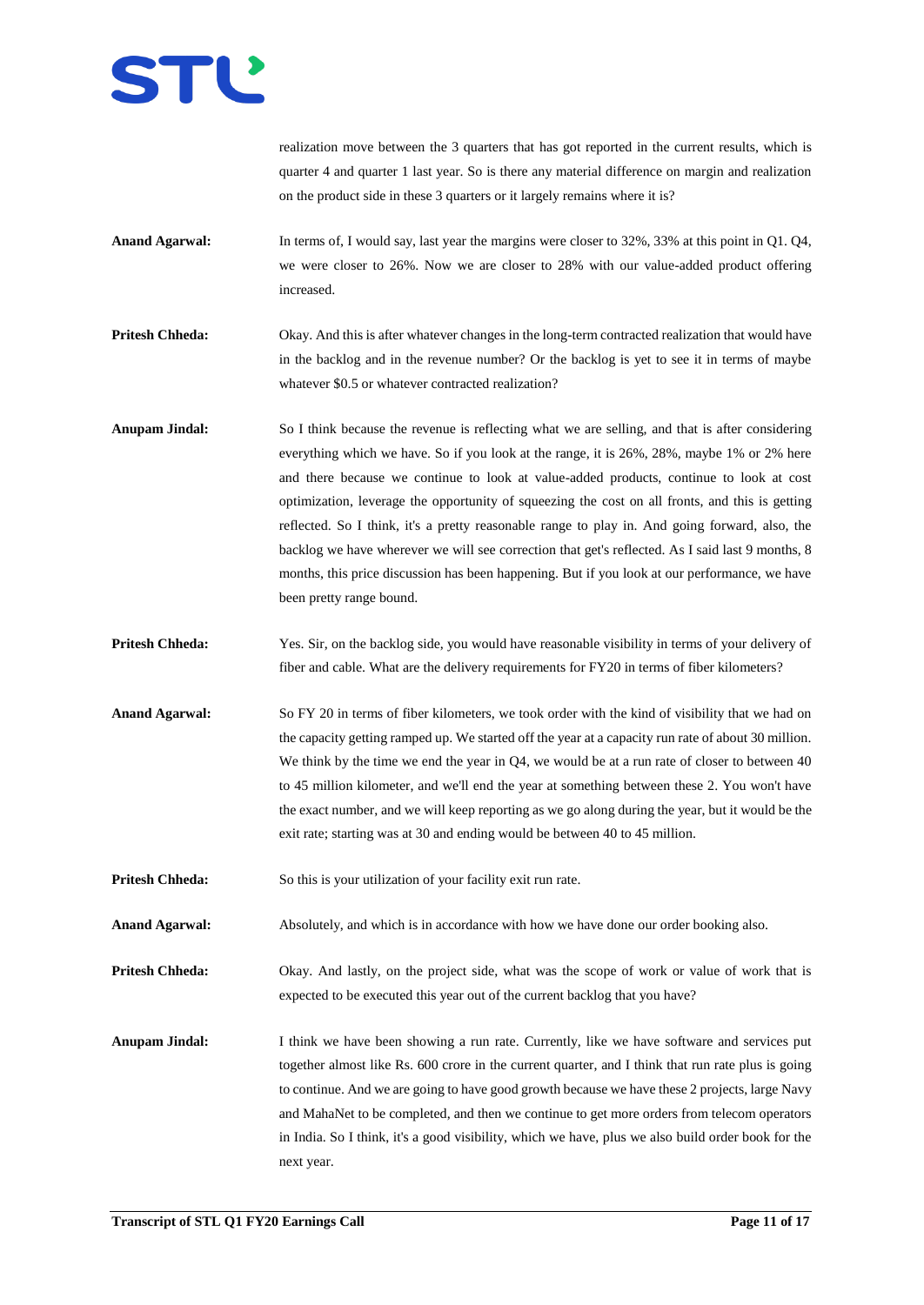

| <b>Pritesh Chheda:</b> | So these 2 projects would be what portion of your projects backlog?                                                                                                                                                                                                                                                                                                                                                                                                                                                                                                                                                                                                                                  |
|------------------------|------------------------------------------------------------------------------------------------------------------------------------------------------------------------------------------------------------------------------------------------------------------------------------------------------------------------------------------------------------------------------------------------------------------------------------------------------------------------------------------------------------------------------------------------------------------------------------------------------------------------------------------------------------------------------------------------------|
| <b>Anupam Jindal:</b>  | Currently, this is substantial portion of our backlog in the services business.                                                                                                                                                                                                                                                                                                                                                                                                                                                                                                                                                                                                                      |
| <b>Pritesh Chheda:</b> | Okay. And lastly on the CAPEX side and the peak debt side, so where are we on the CAPEX<br>for the capacity of this additional 20 million FKM in fiber and some capacity that we are going<br>to add in cable? And where will the net debt figure look like?                                                                                                                                                                                                                                                                                                                                                                                                                                         |
| <b>Anupam Jindal:</b>  | So currently our net debt was, as I said Rs. 1,980 crore, and overall, we had said that in the<br>current year, we will have CAPEX of close to Rs. 550 crore. That will pretty much cover the<br>CAPEX of this expansion of 20 million, which is taking the capacity to 50 million, and some<br>part of the CAPEX which we are doing for cable capacity from 18 to 33 million.                                                                                                                                                                                                                                                                                                                       |
| <b>Pritesh Chheda:</b> | So how will the net debt look like?                                                                                                                                                                                                                                                                                                                                                                                                                                                                                                                                                                                                                                                                  |
| <b>Anupam Jindal:</b>  | The net debt will continue to be a function of not just the CAPEX but our operating cash flow<br>including change in working capital. So I think we have a larger ratio to be looked at, which is<br>debt-to-equity, which we are saying that we will continue to maintain at about 1.                                                                                                                                                                                                                                                                                                                                                                                                               |
| <b>Pritesh Chheda:</b> | Okay. So you said you'll spend Rs. 530 crore in FY20 and there will be some residual CAPEX<br>for cable, which will come in FY21, that's how it is, right?                                                                                                                                                                                                                                                                                                                                                                                                                                                                                                                                           |
| <b>Anupam Jindal:</b>  | Yes, Rs. 550 crore, I said.                                                                                                                                                                                                                                                                                                                                                                                                                                                                                                                                                                                                                                                                          |
| <b>Moderator:</b>      | Thank you. The next question is from the line of Jayesh Gandhi from Harshad Gandhi Securities.<br>Please go ahead.                                                                                                                                                                                                                                                                                                                                                                                                                                                                                                                                                                                   |
| <b>Jayesh Gandhi:</b>  | What is the increase in working capital or debtor in-specific for March and June quarter, I mean,<br>quarter-on-quarter before this quarter?                                                                                                                                                                                                                                                                                                                                                                                                                                                                                                                                                         |
| <b>Anupam Jindal:</b>  | I don't have that specific number, but yes, I mean, in terms of the overall working capital, slightly<br>it is higher than June-end primarily because of the longer collection cycle as we have more<br>exports in the current quarter. Number two, the work in progress for our projects is also going<br>up.                                                                                                                                                                                                                                                                                                                                                                                       |
| <b>Jayesh Gandhi:</b>  | Okay. And so say hypothetically, the spot prices of optic fiber is \$4 or \$5, just in case if we are<br>selling in that spot market, we would be barely doing EBITDA neutral?                                                                                                                                                                                                                                                                                                                                                                                                                                                                                                                       |
| <b>Anupam Jindal:</b>  | I think if you look at last 3 quarters, this discussion has been happening. The prices have gone<br>down to \$4, \$4.5 below that, and we have always maintained that we carry one long-term order<br>book, which is helping us. We also have good geographical presence with marquee customers,<br>which are not really jumping to low price fiber just because it is available by some Chinese<br>players and value-added products. Fourth, we are also working on costs. So if you look at these<br>things, our performance has been maintained, and we continue to see, going forward also, how<br>do we maintain that. So we are not really getting impacted as we have maintained in the past. |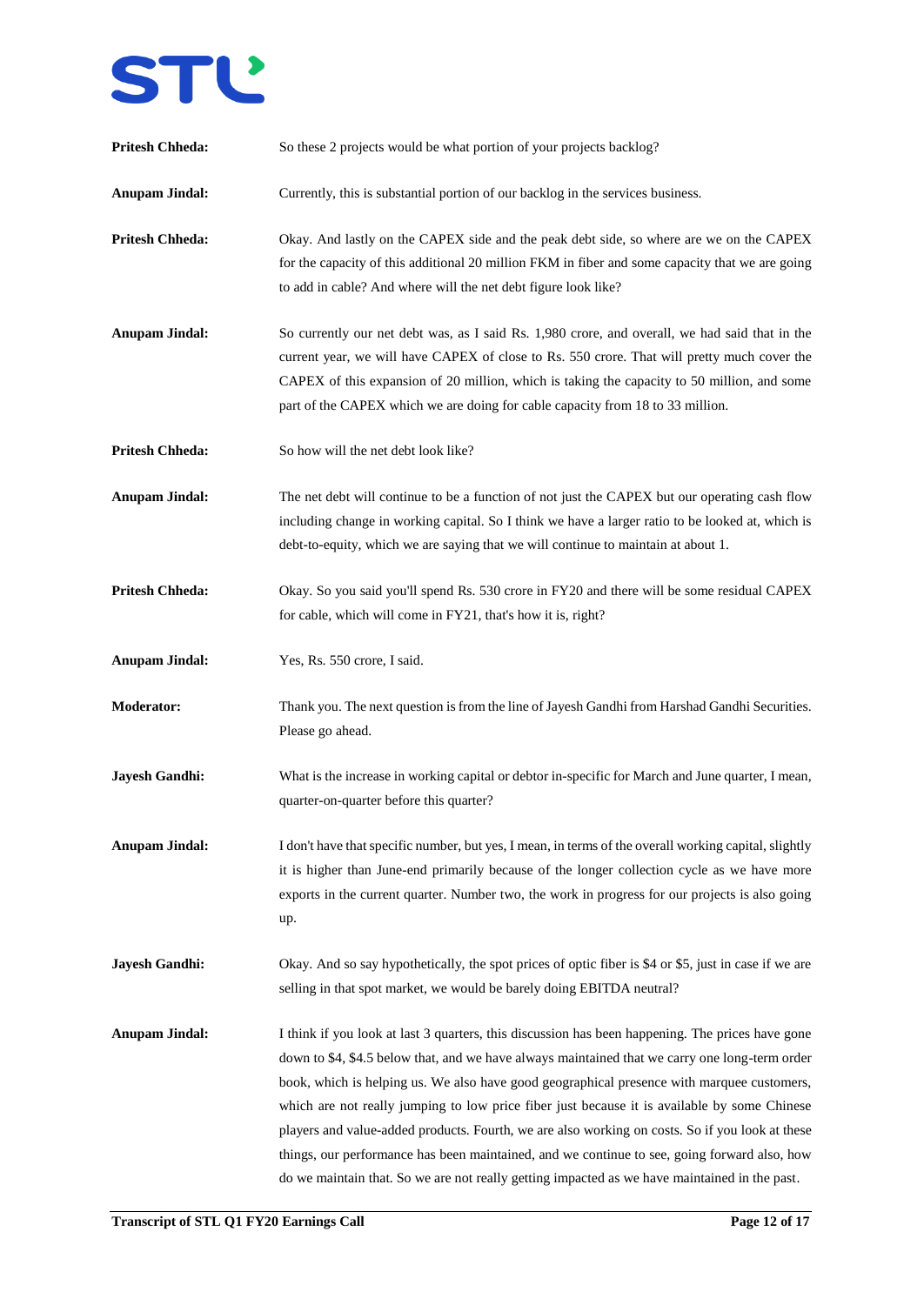

| <b>Jayesh Gandhi:</b> | But in that case, sir, can you share what would be our cost of production of fiber?                                                                                                                                                                                                                                                                                                                                                                                                                                                                                                                                                                                                                                                                                                                                                       |
|-----------------------|-------------------------------------------------------------------------------------------------------------------------------------------------------------------------------------------------------------------------------------------------------------------------------------------------------------------------------------------------------------------------------------------------------------------------------------------------------------------------------------------------------------------------------------------------------------------------------------------------------------------------------------------------------------------------------------------------------------------------------------------------------------------------------------------------------------------------------------------|
| <b>Anupam Jindal:</b> | See, this information is not generally available, so I would not like to share it here. But as you<br>can see, the EBITDA margin is reflective of what our operational efficiencies are.                                                                                                                                                                                                                                                                                                                                                                                                                                                                                                                                                                                                                                                  |
| <b>Jayesh Gandhi:</b> | And one last question, sir, in one of the slides, you have compared U.S.A. and China, and it says<br>India has huge fiberization potential. But is it fair to compare U.S. and China with India? I<br>mean, geographically U.S. and China are really large, and even if you compare fiber kilometers<br>per capita, U.S.A. and China would be growing horizontally, and maybe India might be growing<br>vertically.                                                                                                                                                                                                                                                                                                                                                                                                                       |
| <b>Anupam Jindal:</b> | Yes, I think you need to also see that it all depends on the data consumption, which is also driven<br>by the fact that population and the devices which are going to be connected affluence the level<br>of living standard people are going to see in the years to come. And while we have presented 17<br>times greater in U.S. and 14 times greater in China, the point is that even if it becomes 4 times,<br>5 times that is the kind of opportunity India has. And Sterlite is not just playing in India but also<br>has global opportunities. So this is the point we are trying to make that the fiber opportunity is<br>quite large, driven by data growth, driven by technology shift in 5G, driven by fiber-to-the-<br>home, which is going to happen; and data centers, which are getting established all over the<br>world. |
| <b>Moderator:</b>     | Thank you. The next question is from the line of Sangam Iyer from Consilium Investments.<br>Please go ahead.                                                                                                                                                                                                                                                                                                                                                                                                                                                                                                                                                                                                                                                                                                                              |
| <b>Sangam Iyer:</b>   | Anupamji, in terms of the cable capacity moving from 18 to 33, can you break up in terms of<br>how much would be the exit run rate for FY20 and then moving on to FY21?                                                                                                                                                                                                                                                                                                                                                                                                                                                                                                                                                                                                                                                                   |
| <b>Anupam Jindal:</b> | So currently, we are at 18, and then by end of the year, we are looking at in excess of 23-24<br>million. And that also gets impacted by the high-fiber count because capacity is not just in fiber<br>kilometer, it is route kilometer also, so there is also some room for us to play, and we can see<br>some impact coming in. But by June 2020, we are looking at entire 33 million coming in.                                                                                                                                                                                                                                                                                                                                                                                                                                        |
| <b>Sangam Iyer:</b>   | Okay. Just to follow up on what Pritesh had asked earlier, regarding the margins, how it spanned<br>over the last 3 quarters. I think the better way to look at it could be if you can also give us how<br>is the mix between fiber and optical fiber cable during the same period because the margin profile<br>of both would be different and while revenue growth would be also different because of the<br>contribution of both?                                                                                                                                                                                                                                                                                                                                                                                                      |
| <b>Anupam Jindal:</b> | Yes, I think if you look at both fiber and fiber cable, if you look at, we have said 30 million<br>capacity almost fully utilized, 18 million fully utilized, our revenues are in line with what Anand<br>talked about realization of \$7-odd and in this case \$17 kind of number, but what we are also<br>looking at is, in cable also we are seeing much more complex customer-specific designs getting<br>built, allowing us to have better margin in that. So I think, in cable also, this technology element<br>is getting built. That is helping us overall blended margin to be at a higher level.                                                                                                                                                                                                                                |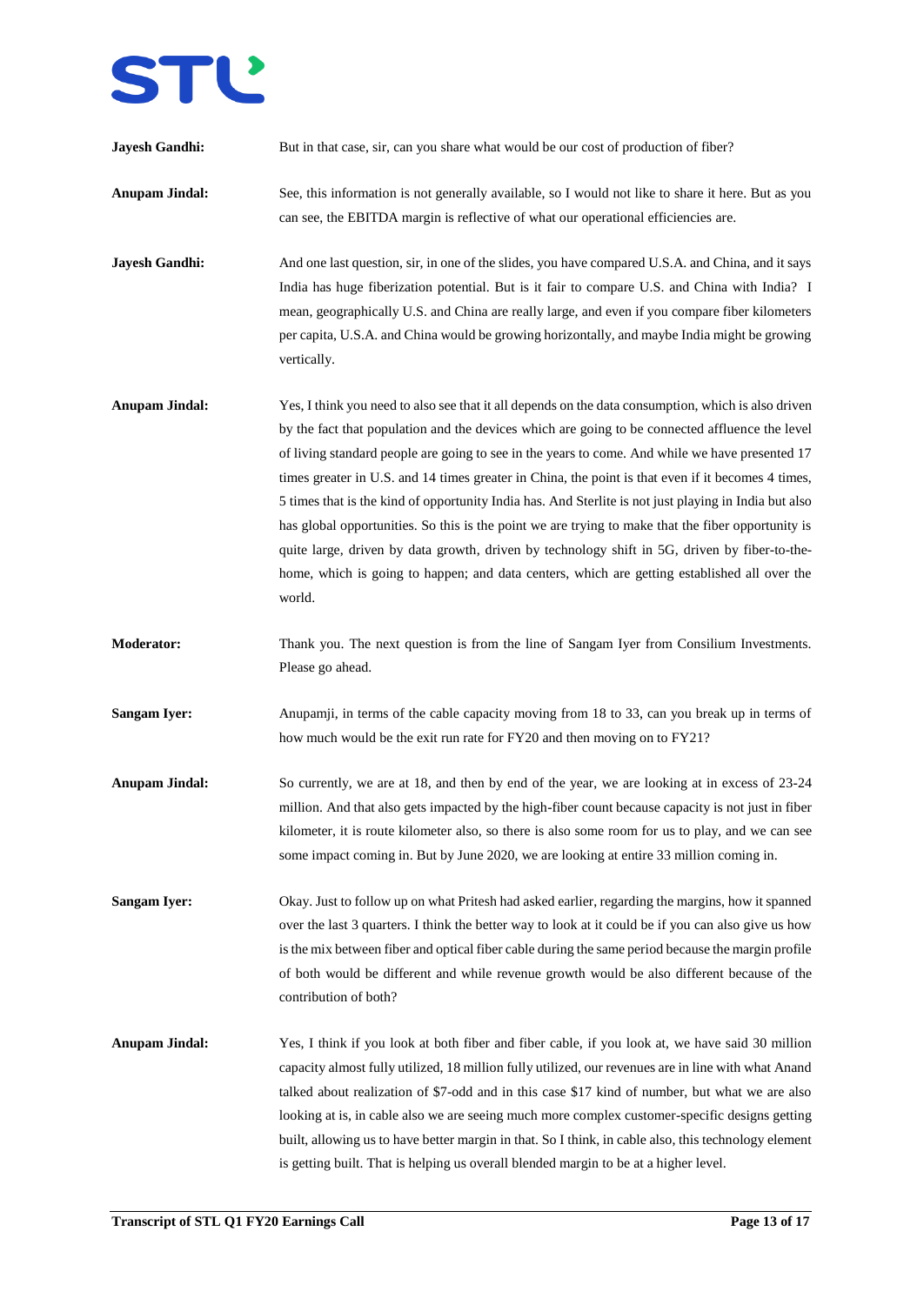

| <b>Sangam Iyer:</b>   | Got it. In terms of the fiber per kilometer, when we look at the mix moving towards higher fiber<br>count, when you say 30% is your innovative products, does that mean that the higher fiber count<br>is kind of factored in that 30% growth?                                                                                                                                                                                                                                                                                                                                                                                                                                                                                                                                  |
|-----------------------|---------------------------------------------------------------------------------------------------------------------------------------------------------------------------------------------------------------------------------------------------------------------------------------------------------------------------------------------------------------------------------------------------------------------------------------------------------------------------------------------------------------------------------------------------------------------------------------------------------------------------------------------------------------------------------------------------------------------------------------------------------------------------------|
| <b>Anupam Jindal:</b> | Yes.                                                                                                                                                                                                                                                                                                                                                                                                                                                                                                                                                                                                                                                                                                                                                                            |
| <b>Anand Agarwal:</b> | One of the products, yes.                                                                                                                                                                                                                                                                                                                                                                                                                                                                                                                                                                                                                                                                                                                                                       |
| Moderator:            | Thank you. The next question is from the line of Neerav Dalal from Maybank. Please go ahead.                                                                                                                                                                                                                                                                                                                                                                                                                                                                                                                                                                                                                                                                                    |
| <b>Neerav Dalal:</b>  | I just had a couple of questions. One is that at the start of the year, we had given a guidance of<br>EBITDA of 18% to 20%. Just wanted to know whether it sticks, and the other thing is the 100<br>million profit target?                                                                                                                                                                                                                                                                                                                                                                                                                                                                                                                                                     |
| <b>Anupam Jindal:</b> | Yes, so Neerav, in terms of the overall EBITDA percentage, we said that looking at the kind of<br>order booking backlog, we had mix of 50-50 at that time. And then basis that EBITDA profile,<br>we said 18% to 20%. This quarter, it was 23% because of the shift in the mix. I think in the full<br>year basis, I would still be saying that we will be closer to that range, maybe 20%, towards that.<br>And I think that will be the kind of number to look at because on quarter-on-quarter, it may have<br>some variation. We have been maintaining in the past also. We look at increasing absolute<br>EBITDA and also look at maintaining ROCE in excess of 25%. So that's something these are<br>the 2 things, which we try to look at when we are delivering growth. |
| <b>Neerav Dalal:</b>  | Right. And the other part is regarding the order intake this quarter. Though it was still strong,<br>but it was lower than what we've been clocking over the last, say, 7-8 quarters. So any comments<br>on that? How do you see it moving?                                                                                                                                                                                                                                                                                                                                                                                                                                                                                                                                     |
| <b>Anupam Jindal:</b> | So in terms of the order booking in the current quarter, the good part was that it was mostly in<br>the product side. And as you have seen in the services, at times, it can be lumpy. So again, on<br>full year basis, we need to say it. We can't just look at one quarter in particular. So I think some<br>of the things we need to see from annual or maybe long-term perspective. We continue to see<br>good traction from both India and outside India. Within services, also, we have got some small<br>wins, but the large intake, we have some pipeline, let's see how that turns out in the order book.                                                                                                                                                              |
| <b>Neerav Dalal:</b>  | Are you seeing any delay in terms of the services side?                                                                                                                                                                                                                                                                                                                                                                                                                                                                                                                                                                                                                                                                                                                         |
| <b>Anupam Jindal:</b> | So I think, we are not getting delayed. If you recall, in October or before October also, this Navy<br>order didn't come and people were just waiting for that, and we had low order book before that.<br>But once it has come, it has given us a runway of more than a year, year and a half, and then<br>MahaNet followed up. So I think we have enough on our plate to deliver what we have to deliver<br>in the current year, and then we have enough time for us to get order book build for next year as<br>well. And then we are also having good order coming in from even private telecom operators.<br>Those orders come in small chunks but they continue to flow in.                                                                                                |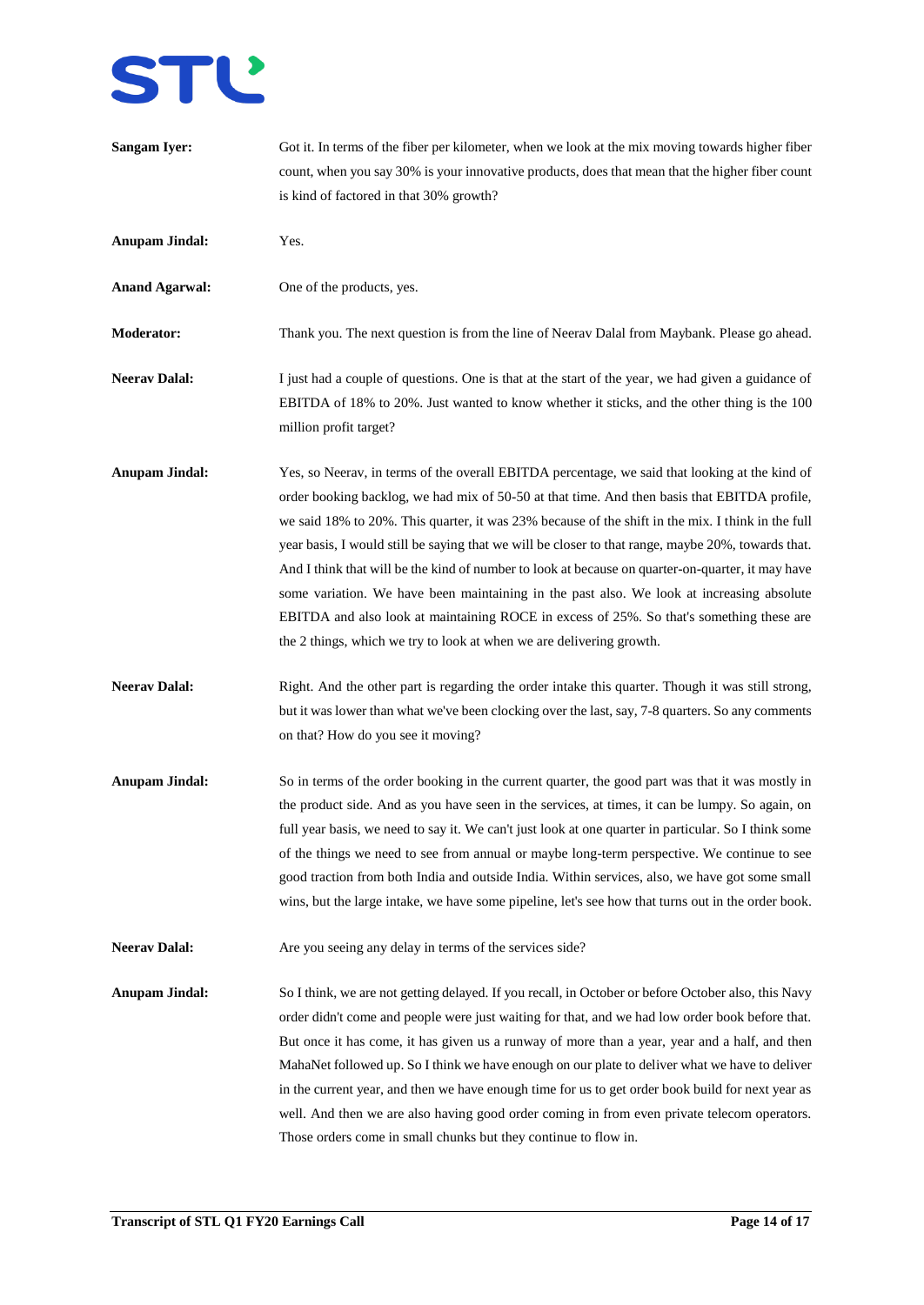

| <b>Moderator:</b>     | Thank you. The next question is from the line of Mihir Manohar from CapGrow Capital. Please<br>go ahead.                                                                                                                                                                                                                                                                                                                                                                                                                                                                                                                                                                                                                                                                                                                                                                                                                                                                                                                                                                                                                                                                                                                                                                                                                                                                                                                               |
|-----------------------|----------------------------------------------------------------------------------------------------------------------------------------------------------------------------------------------------------------------------------------------------------------------------------------------------------------------------------------------------------------------------------------------------------------------------------------------------------------------------------------------------------------------------------------------------------------------------------------------------------------------------------------------------------------------------------------------------------------------------------------------------------------------------------------------------------------------------------------------------------------------------------------------------------------------------------------------------------------------------------------------------------------------------------------------------------------------------------------------------------------------------------------------------------------------------------------------------------------------------------------------------------------------------------------------------------------------------------------------------------------------------------------------------------------------------------------|
| <b>Mihir Manohar:</b> | Just wanted to know on slide no.23 of your presentation. So if you look at that slide, the EBITDA<br>margins have compressed by roughly around 500 bps. So sir just wanted to understand, meaning<br>how should we read these numbers?                                                                                                                                                                                                                                                                                                                                                                                                                                                                                                                                                                                                                                                                                                                                                                                                                                                                                                                                                                                                                                                                                                                                                                                                 |
| <b>Anupam Jindal:</b> | I think if you look at FY19 full year number, Mihir, if you look at that, it was about 23%, okay?<br>And this quarter is also about 23%, and just before you, Neerav asked this question, and we said<br>that it could be for full year. Depending on the mix between products and services, it could be<br>closer to 20%.                                                                                                                                                                                                                                                                                                                                                                                                                                                                                                                                                                                                                                                                                                                                                                                                                                                                                                                                                                                                                                                                                                             |
| <b>Mihir Manohar:</b> | And second thing, on the MahaNet order, so given the fact that it's a Government order, so are<br>we getting any advances for fulfilling that order? So how is it funded?                                                                                                                                                                                                                                                                                                                                                                                                                                                                                                                                                                                                                                                                                                                                                                                                                                                                                                                                                                                                                                                                                                                                                                                                                                                              |
| <b>Anupam Jindal:</b> | So we have regular payment schedule where we deliver certain projects and once we achieve<br>certain milestone, we raise the bill and collect that. So in MahaNet, definitely, we got advance,<br>yes.                                                                                                                                                                                                                                                                                                                                                                                                                                                                                                                                                                                                                                                                                                                                                                                                                                                                                                                                                                                                                                                                                                                                                                                                                                 |
| <b>Mihir Manohar:</b> | Okay. For MahaNet, there was an advance, which was given?                                                                                                                                                                                                                                                                                                                                                                                                                                                                                                                                                                                                                                                                                                                                                                                                                                                                                                                                                                                                                                                                                                                                                                                                                                                                                                                                                                              |
| <b>Anupam Jindal:</b> | Yes.                                                                                                                                                                                                                                                                                                                                                                                                                                                                                                                                                                                                                                                                                                                                                                                                                                                                                                                                                                                                                                                                                                                                                                                                                                                                                                                                                                                                                                   |
| <b>Moderator:</b>     | Thank you. The next question is from the line of Augustya Dave from CAO Capital. Please go<br>ahead.                                                                                                                                                                                                                                                                                                                                                                                                                                                                                                                                                                                                                                                                                                                                                                                                                                                                                                                                                                                                                                                                                                                                                                                                                                                                                                                                   |
| <b>Augustya Dave:</b> | I really appreciate the way company stuck to a certain date and you did it before that. I really<br>appreciate it, sir. I also appreciate the way we are going about executing in a fairly tough<br>environment. I really appreciate it, sir. Sir, I had 3 broad questions. One is that we have taken an<br>enabling resolution for fund raise. I think, that was taken, but we have definitely announced it.<br>So what's the plan there? Second, in your opening statements, sir, Dr. Agarwal, you mentioned<br>that the pipeline is looking good. So can you elaborate a bit more on that? Any specific areas<br>where the orders are coming in from? Also in the previous quarter, I believe you had announced<br>very interesting hirings, I think 3 top level people were brought in for the analytics part. That's<br>definitely something new that we are trying to attempt. What's the long-term vision there? And<br>how are we going about it? And finally, sir, on this China issue, I have seen certain presentations<br>made in different forums of the industry, which are saying that the Chinese demand has actually<br>fallen this year. I have seen total global aggregate demand of somewhere close to 600 million,<br>which has gone down to 510 million. Can you provide some color on that? And how does that<br>get impacted because of the licenses, which were issued recently for 5G to all the big telcos? |
| <b>Anand Agarwal:</b> | Thanks, Augustya. Let me see if I can answer you. First, thank you for your appreciation for<br>delivery aspect of what we have done. Your first question was on this enabling resolution. So<br>this is an enabling resolution, which we have been taking every single year for the last, I think,<br>3 odd years. And currently, there is no concrete plan, but we always want to keep it as an enabling                                                                                                                                                                                                                                                                                                                                                                                                                                                                                                                                                                                                                                                                                                                                                                                                                                                                                                                                                                                                                             |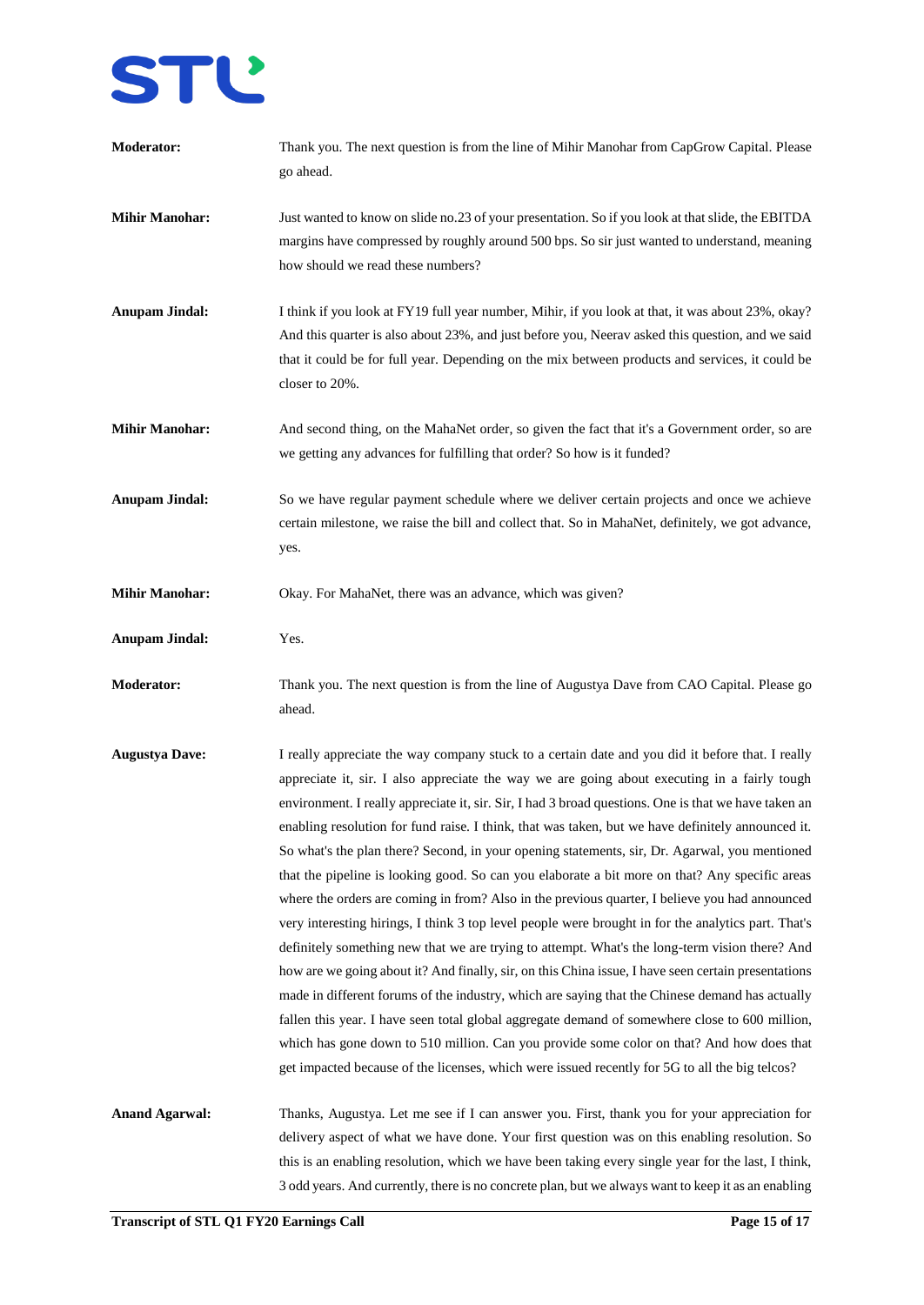

resolution at every AGM. So that provides us the flexibility. In terms of the interesting opportunities that you spoke about, as we said, there are multiple opportunities that we see as we are integrating the combined offerings, whether it is the data center interconnect opportunities, whether it is services coming in from the telecom providers, whether it is the WiFi trial orders that we are doing and whether it's some accessories orders that we are doing with some cable TV provider in the country. So we are seeing many new kinds of system-based solution, which is combining the capabilities that we have as a company coming through. And as we get more volume, as we get more color, we'll be definitely providing you as we move forward. In terms of the people that we added, in terms of analytics, in terms of the people that we have added in the current quarter, each of them there is a clear part. So we have launched this offering called Intellza. We have sold it to one of the telco in the country, and it is really helping them towards making real-time network and customer-targeting decision. So we are very clear in terms of how the combined sum of parts starts becoming an extremely strong and unique solution for our customers.

And China, you had this question about, so the overall market globally year-on-year, I think between 2017 and 2018, grew by a few percentage points. China was largely flat, but the rest of the world grew. In the current year also, at least the numbers which have been reported till Q1, the growth has been there, though, muted. So we have seen that with the 5G licenses now getting issued and China moving forward for the 5G propagation, we believe that the demand growth will start continue to happen from 2020. China Mobile saw some changes at their executive level etc. also. So 2019, we believe, will continue to be sort of a flat year in China, though growth will happen in the rest of the world. 2020, we believe China should come back to the trend.

**Augustya Dave:** Great. Dr. Agarwal, I have just one last request. In the next quarterly concall, if you can elaborate a bit more on the service part because it's getting deeper, you're attempting more and more things at more verticals; so if you can take it to slightly a greater detail in your commentary, I would really appreciate it?

**Anand Agarwal:** Absolutely. Yes.

**Moderator:** Thank you. The next question is from the line of Riya Mehta from Anand Rathi. Please go ahead.

**Riya Mehta:** Congratulations, sir, for the good set of numbers, firstly. Secondly, I just wanted a quick update on what is the percentage completion of both major projects, the MahaNet, and the navy projects as on this quarter?

**Anand Agarwal:** So our navy project is almost 50% done and the MahaNet project is close to 30% done.

**Moderator:** Thank you. The next question is from the line of Neelam Punjabi from Perpetuity Ventures. Please go ahead.

**Neelam Punjabi**: Sorry, I might have missed out earlier. Just wanted to know whether we are maintaining our \$100 million PAT aspiration for FY20?